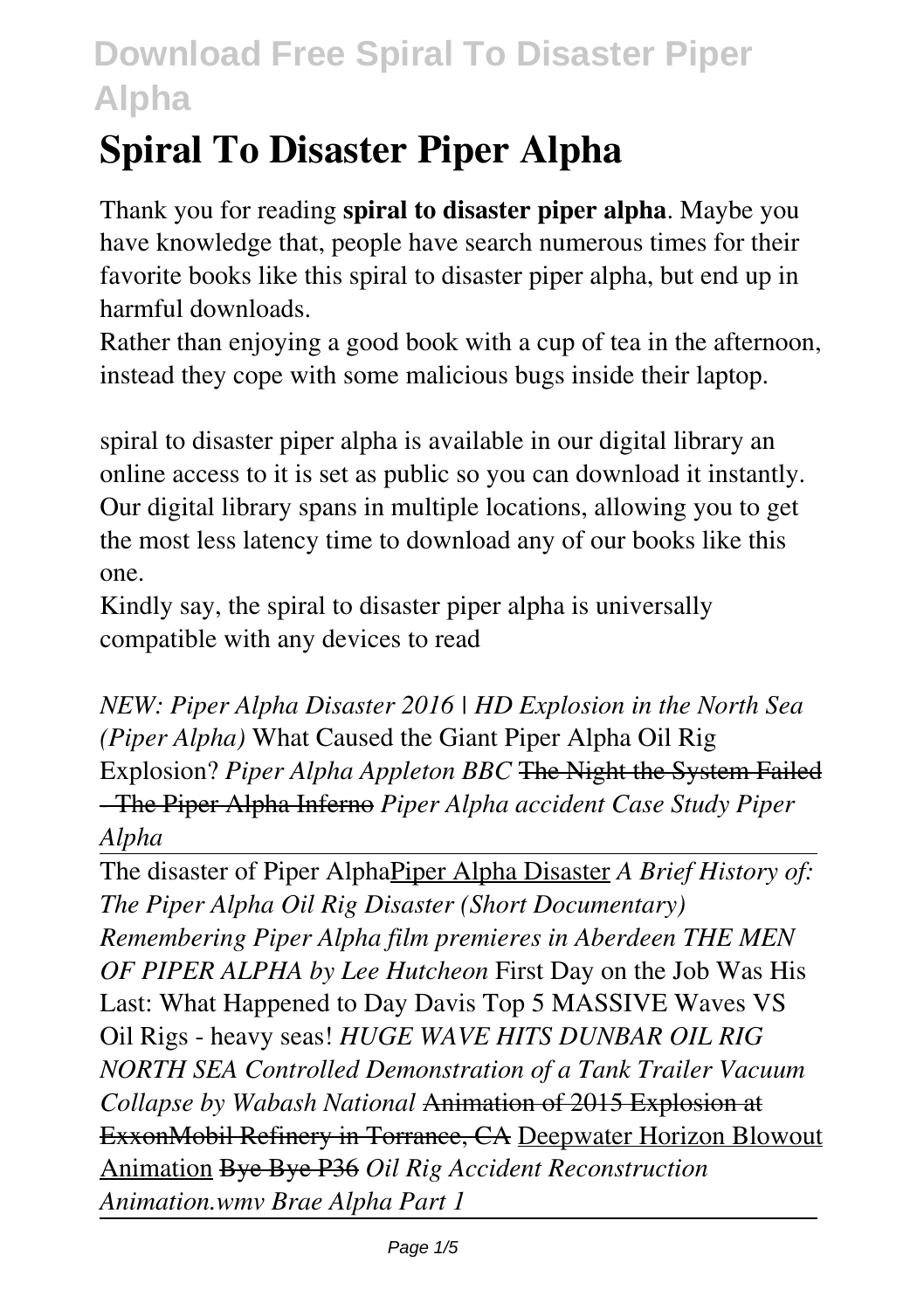#### ????? ???? ?????

Piper Alpha (Documentary)Piper Alpha Disaster -- An ethical review

The Day I Nearly Died - Piper Alpha. Requiem for the Piper.**Piper Alpha: Ethics Case Study No. 2 The legacy of Piper Alpha** CSB Safety Video: Anatomy of a Disaster **Piper Alpha Disaster Tribute Film by Lee Hutcheon** Piper Alpha Disaster 1988 Spiral To Disaster Piper Alpha

This is "Piper Alpha Spiral to Disaster (BBC)" by Green World Group on Vimeo, the home for high quality videos and the people who love them.

### Piper Alpha Spiral to Disaster (BBC) on Vimeo

Piper Alpha - Spiral to Disaster is a gripping drama/documentary that recreates the three hours of the tragedy. It provides the basis of discussion, analysis and training in a variety of OH&S areas, including Risk Assessment, Permit to Work, Emergency Procedures, Safety Design and more. Watch full DVDs online at your desktop.

### Spiral to Disaster: Piper Alpha | Nicholas and Smith

Spiral to Disaster: Piper Alpha training package The tragic event of Piper Alpha occurred when this massive oil platform in the North Sea succumbed to explosion and fire, resulting in the loss of 167 lives. 18 April 2016 - Offshore union warns over 'Piper Alpha mistakes'

### BBC - Spiral to Disaster — Process Safety Training

Spiral to Disaster Piper Alpha is a training video that analyzes this industrial tragedy which could have been prevented or averted to improve safety programs. LOGIN | MY ACCOUNT | VIEW CART (800) 278-2780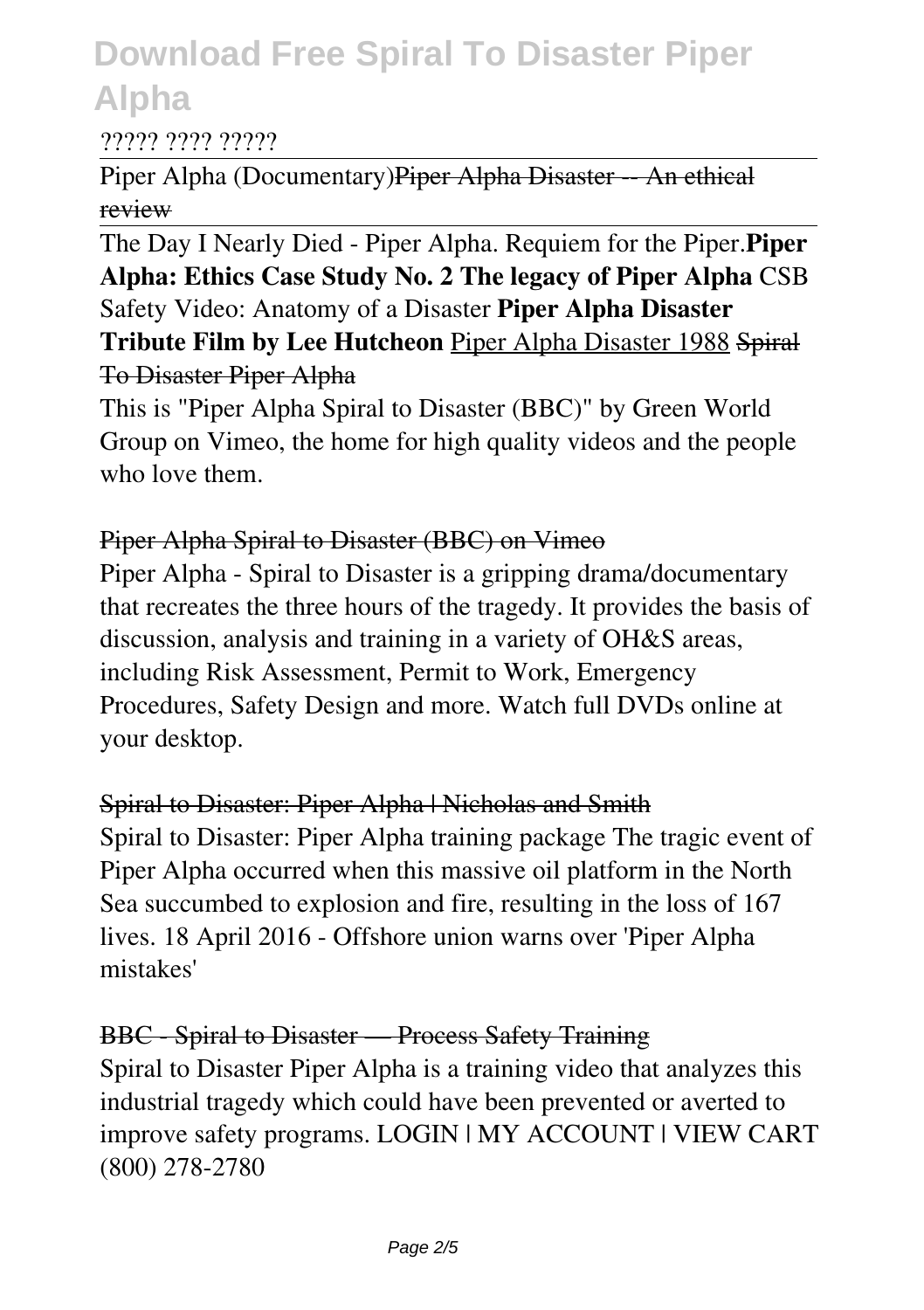# Spiral to Disaster: Piper Alpha

SPIRAL TO DISASTER John Nettles Owned by Occidental Petroleum, Piper Alpha was spectacularly productive, in June 1988, producing 10% of Britain's North Sea oil. It had been built in 1976, initially only to extract oil, but it was later adapted to produce gas, as well. This left an unfortunate legacy in its design.

# Disaster, Spiral to Disaster: Piper Alpha | Alexander ...

Spiral to Disaster: Piper Alpha Training Package. The tragic event of Piper Alpha occurred when this massive oil platform in the North Sea succumbed to explosion and fire, resulting in the loss of 167 lives. THIS DVD PACKAGE INCLUDES, COMPREHENSIVE TRAINER'S SUPPORT MATERIALS.

# Spiral to Disaster: Piper Alpha Training Package

Don't forget to SUBSCRIBE for more documentaries like this one. Piper Alpha was a North Sea oil production platform operated by Occidental Petroleum (Caledon...

Explosion in the North Sea Piper Alpha Disaster - YouTube The remains of Piper Alpha were toppled into the sea on 28 March

1989. Of the 226 people on board that night, only 61 survived. Of the deceased, 109 died from smoke inhalation, 13 by drowning, 11 of injuries including burns. In 4 cases, the cause of death could not be established, and 30 bodies were never recovered.

Piper Alpha: The Disaster in Detail - Features - The ... Piper Alpha The Disaster In Detail Features Chemical Er. 20 Years On Lessons Learned From Piper Alpha The Evolution Of Concur And Inhely Safe Design. Films Media Group Spiral To Disaster 1. Films Media Group Spiral To Disaster 1. Piper Alpha Platform North Sea Offs Technology Oil And Gas Newarket Ysis.

Piper Alpha Spiral To Disaster Video Free Download ... Page 3/5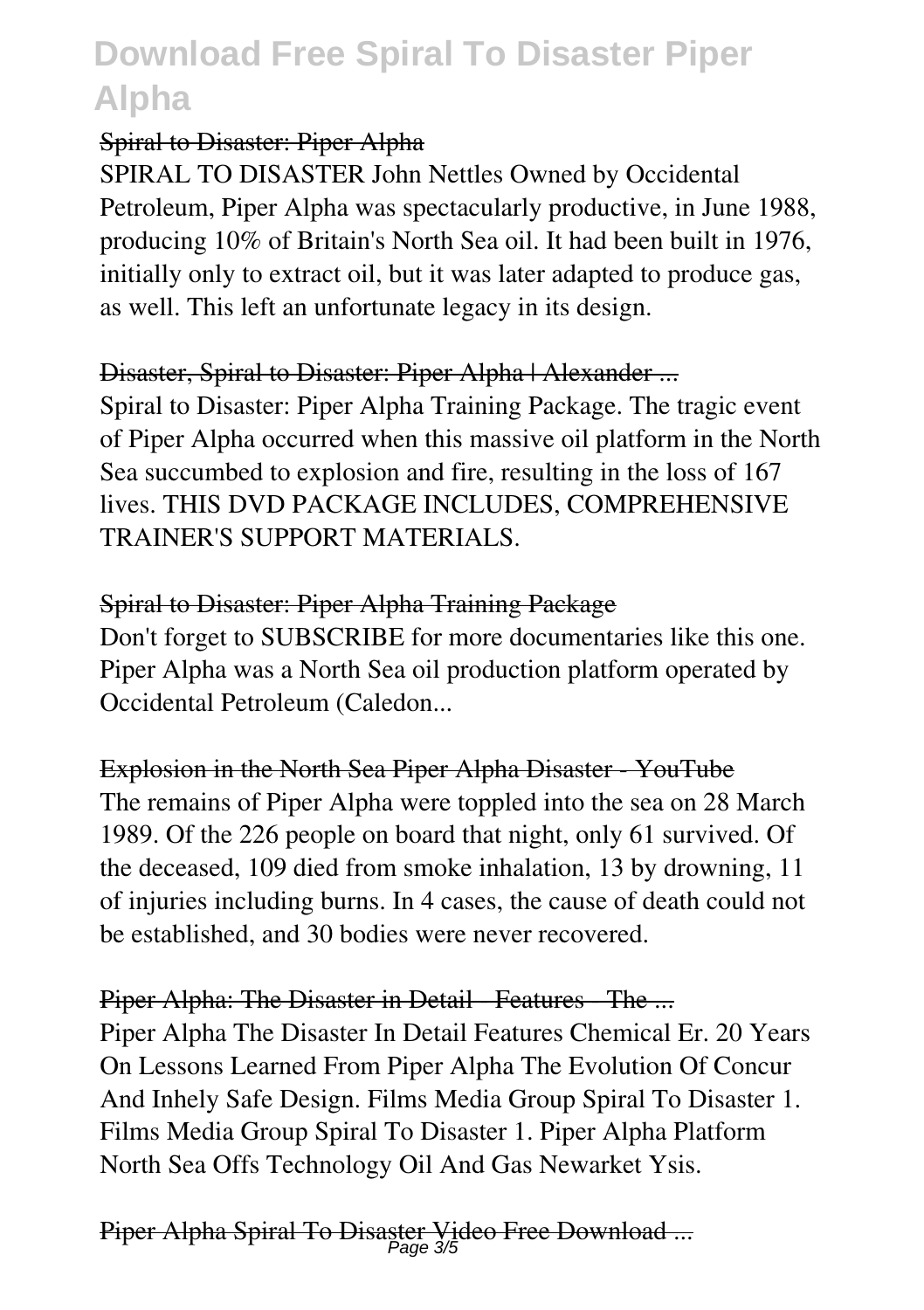Piper Alpha was an oil platform located in the North Sea approximately 120 miles north-east of Aberdeen, Scotland. It was operated by Occidental Petroleum Limited and began production in 1976, initially as an oil-only platform but later converted to add gas production. An explosion and resulting oil and gas fires destroyed Piper Alpha on 6 July 1988, killing 167 men, including two crewmen of a rescue vessel; 61 workers escaped and survived. Thirty bodies were never recovered. The total insured l

### Piper Alpha - Wikipedia

accompanying video "Spiral to Disaster', highlighting failures on the Piper Alpha oil and gas platform in the North Sea – provide a strong focus on these oversights due to the enormity of the outcomes. However, whether a business is large or small, the steps leading to failures in Workplace Health & Safety

### SPIRAL TO DISASTER - FutureMedia Pty Ltd

Synopsis Drama documentary using archive clips and interviews to reconstruct the oil rig explosion on Piper Alpha in July 1988, when 167 men were killed.

### Spiral to Disaster (1997) | BFI

This is "Spiral to disaster (Piper Alpha)" by CSST on Vimeo, the home for high quality videos and the people who love them.

# Spiral to disaster (Piper Alpha) on Vimeo

The Piper Alpha disaster which killed 167 workers on 6 July 1988 off the coast of Aberdeen is the world'sdeadliest ever oil rig accident. The controversy around it was heightened when a report into

Piper Alpha disaster: how 167 oil rig workers died | Oil ... Dokumenter mengenai ledakan anjungan lepas pantai Piper Alpha di North Sea.